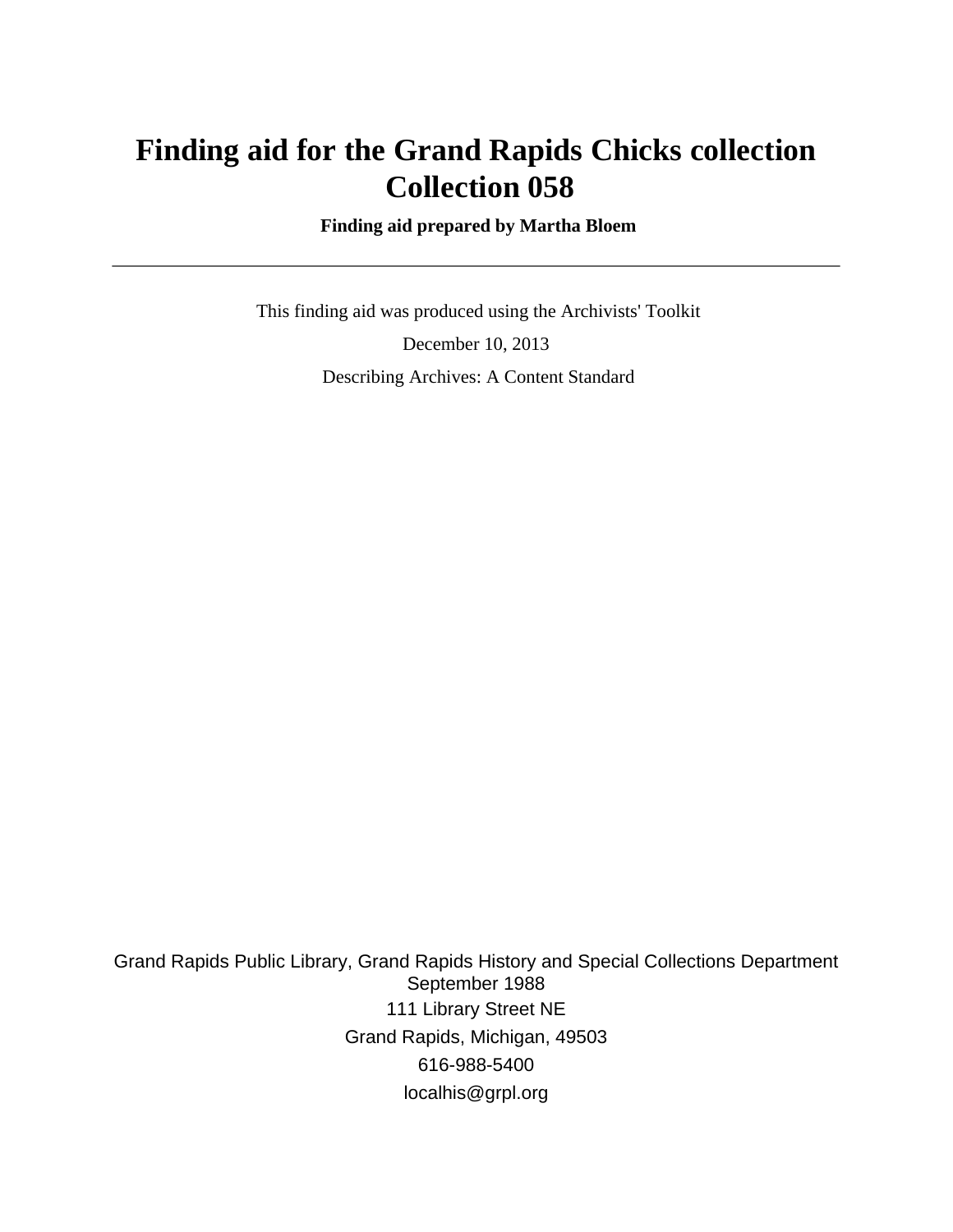# **Table of Contents**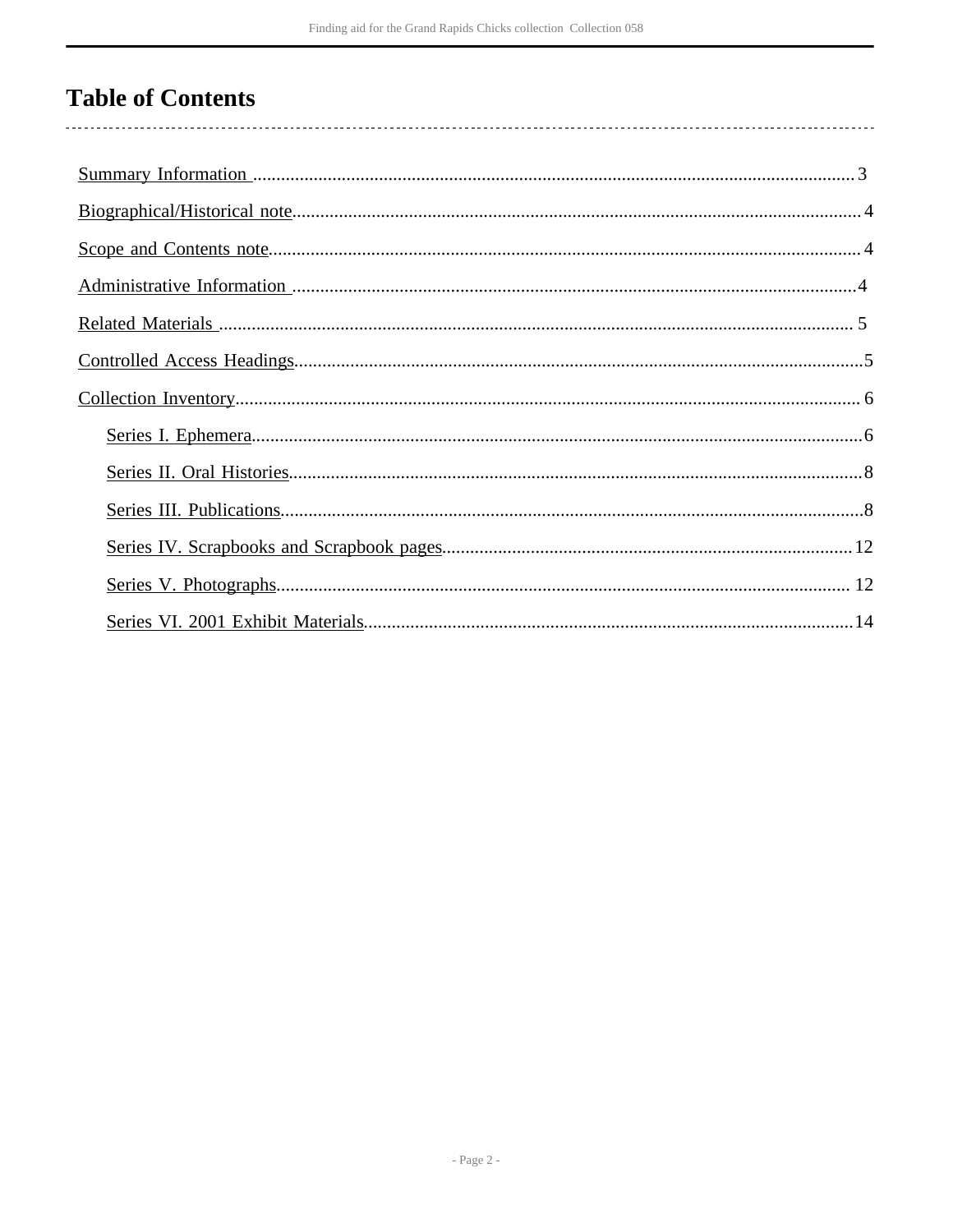# <span id="page-2-0"></span>**Summary Information**

| <b>Repository</b> | Grand Rapids Public Library, Grand Rapids History and Special<br><b>Collections Department</b>                                                                                                                                                                                                                                                                                                  |
|-------------------|-------------------------------------------------------------------------------------------------------------------------------------------------------------------------------------------------------------------------------------------------------------------------------------------------------------------------------------------------------------------------------------------------|
| <b>Title</b>      | <b>Grand Rapids Chicks</b>                                                                                                                                                                                                                                                                                                                                                                      |
| Date [bulk]       | Bulk, 1948-1954                                                                                                                                                                                                                                                                                                                                                                                 |
| Date [inclusive]  | 1948-1986                                                                                                                                                                                                                                                                                                                                                                                       |
| <b>Extent</b>     | 2.25 Linear feet Six boxes                                                                                                                                                                                                                                                                                                                                                                      |
| Language          | English                                                                                                                                                                                                                                                                                                                                                                                         |
| <b>Abstract</b>   | The Grand Rapids Chicks were a part of the All-American Girls<br>Professional Baseball League (AAGPBL) from 1945 to 1954. This is<br>a devised collection containing photographs and official programs of<br>the original team. It also contains later AAGPBL reunion programs<br>and photographs, baseball cards, ephemera, articles and an oral history<br>regarding the Grand Rapids Chicks. |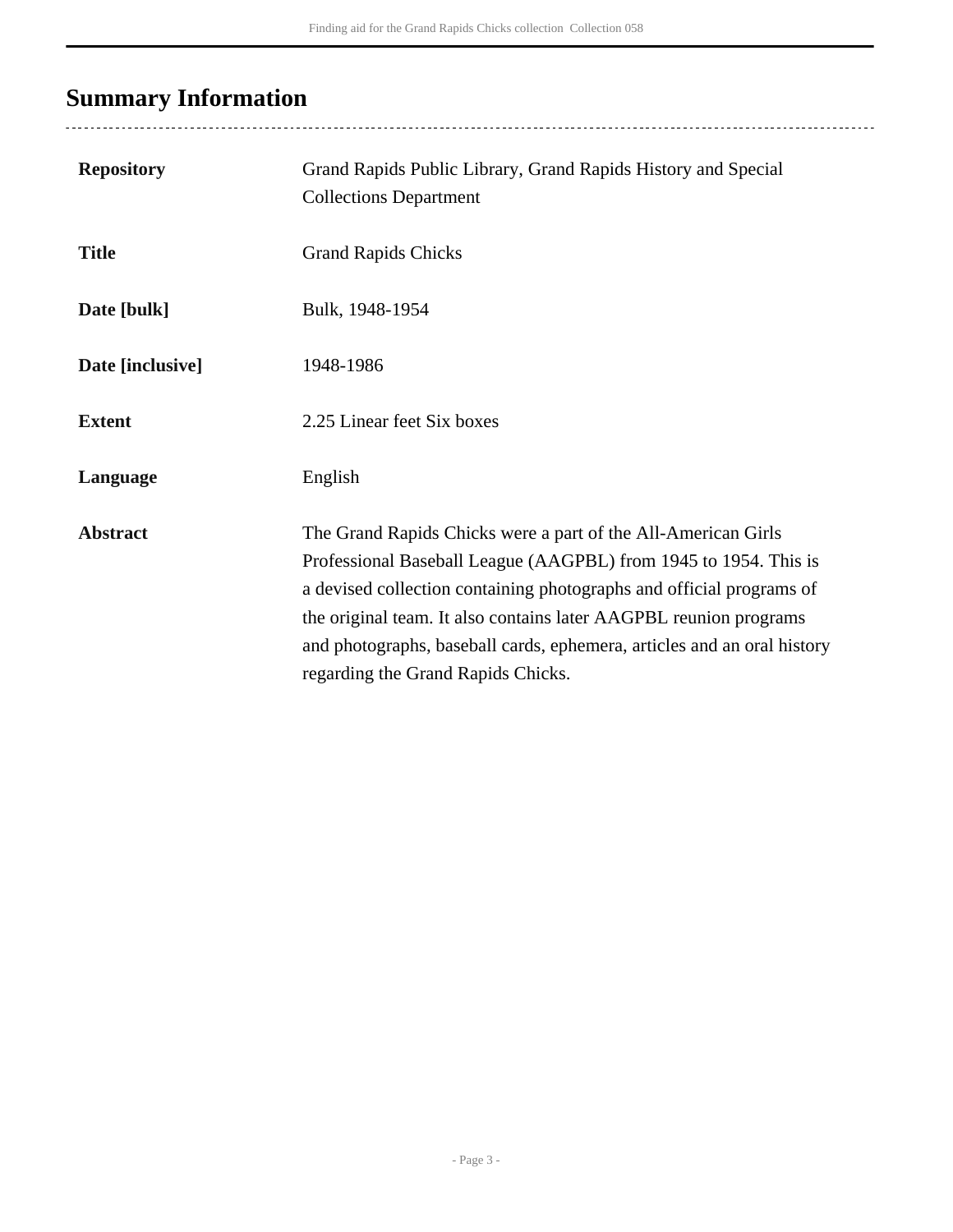# <span id="page-3-0"></span>**Biographical/Historical note**

In 1943 Phillip K. Wrigley received word from the Office of War Information that the 1943 Major League Baseball season might be suspended due to a manpower shortage. Because of this shortage, Wrigley began working on what was to become the All American Girls Professional Baseball League. Wrigley and his advertising agent Arthur Meyerhoff promoted the new "Girls Baseball" as wholesome family entertainment for war workers.

The Grand Rapids Chicks were a part of this league from 1945-1954. The team played at South High School field. They were very popular with large attendance numbers, as many as 5,000 people attended a single game. The seasons were long-- seven months and 110 to 125 games. The women not only had to be top athletes, they also had to attend charm school, wear short skirts, have chaperones and curfews. This was all a part of the "feminine concept" held by the league. The first professional woman ball player to win "The Player of the Year" title was Connie "Iron Woman" Wisniewski of the Grand Rapids Chicks in 1945. Connie was also the league pitching champ in 1945 and 1946. The Grand Rapids Chicks took a league championship twice (1947 and 1953) during its nine year existence.

# <span id="page-3-1"></span>**Scope and Contents note**

The collection consists of action shots, team photos, official programs, a souvenir program from 1986, trading cards, and other ephemera. The clippings primarily date from September 1948 to May 1954. An oral history from the Orwant brothers was added in 2001.

# <span id="page-3-2"></span>**Administrative Information**

## **Publication Information**

Grand Rapids Public Library, Grand Rapids History and Special Collections Department September 1988

## **Immediate Source of Acquisition note**

Gordon Olson, All American Girls Baseball League and others.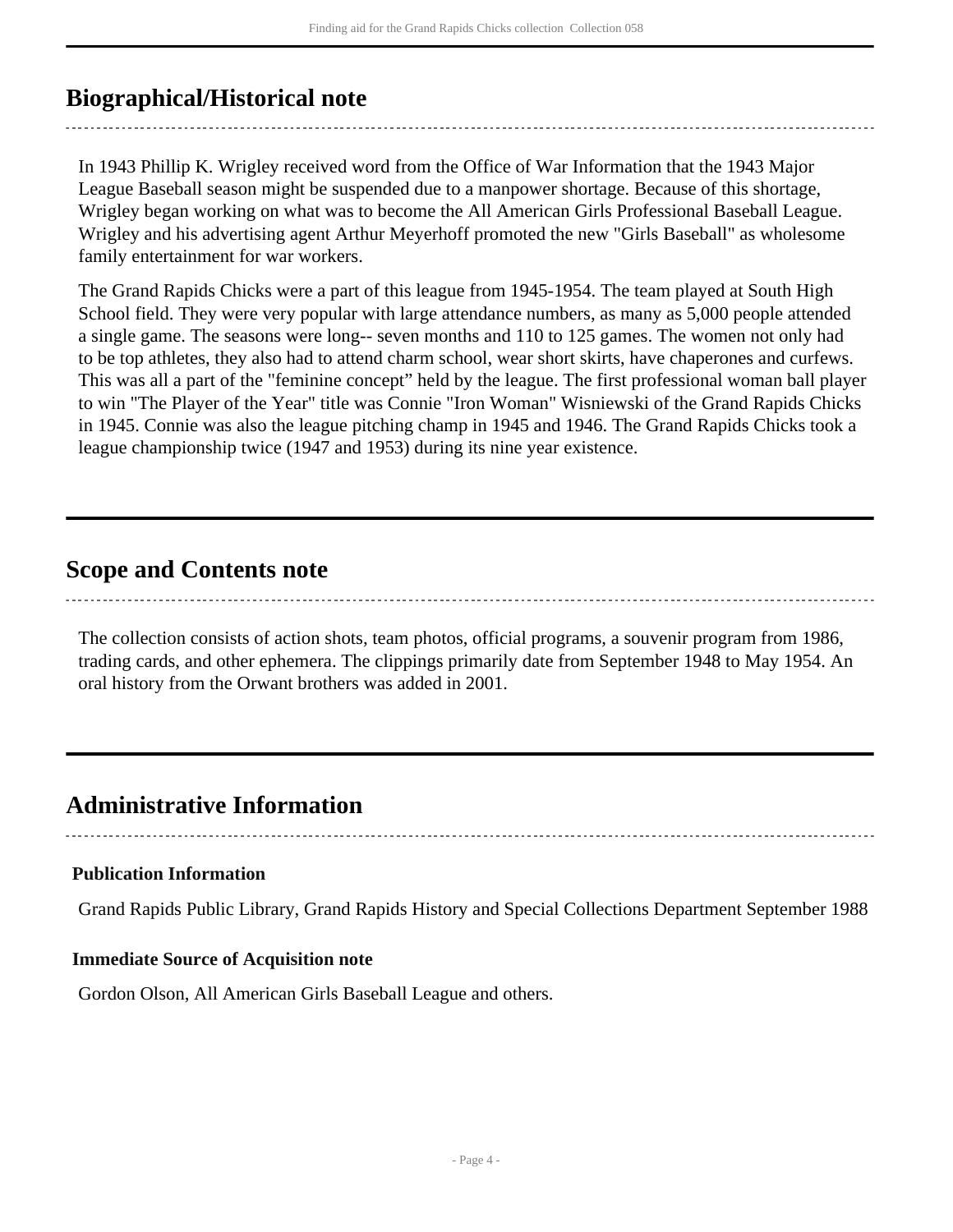Accession numbers: 1986.491, 1986.500, 1986.517, 1999.032, 1999.123, 00.[1546].1, P2000.062, P2000.065, 2001.054, 2001.084, 2001.129, 2001.129B, 2002.099 [10/14/2002]

# <span id="page-4-0"></span>**Related Materials**

#### **Related Archival Materials note**

Collection 121 - Marguerite King Moran Collection

Collection 125 - Robinson Studio Collection. Chicks Series.

Collection 160 - Helen Earlene Risinger Collection (Beans)

Collection 185-1-20 - Six images, source unknown. Could be reproductions of those in other Chicks archival collections here.

# <span id="page-4-1"></span>**Controlled Access Headings**

## **Corporate Name(s)**

- All-American Girls Professional Baseball League.
- Grand Rapids Chicks.

### **Geographic Name(s)**

• Grand Rapids (Mich.) -- History

#### **Subject(s)**

• Baseball for women -- Michigan -- Grand Rapids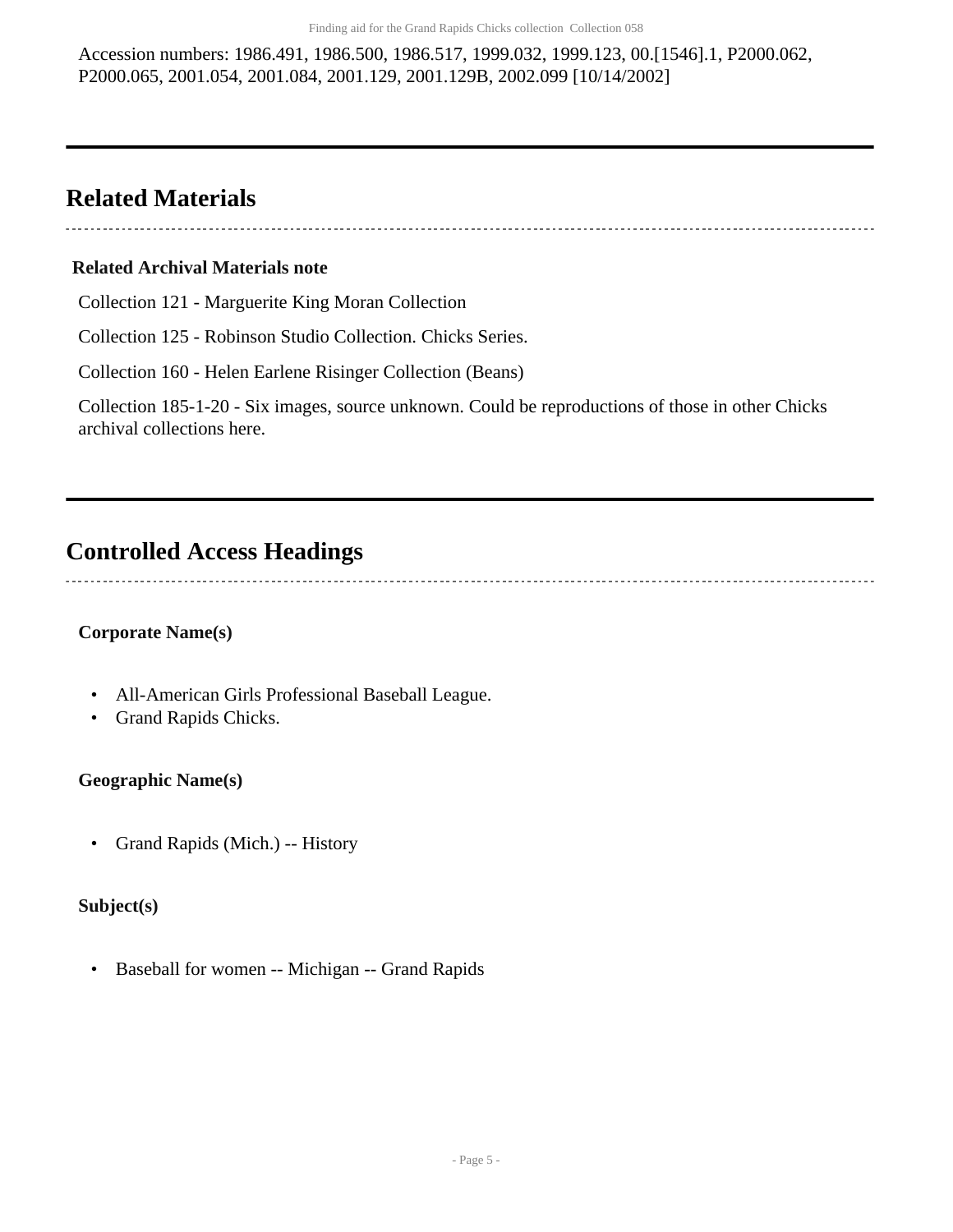# <span id="page-5-0"></span>**Collection Inventory**

<span id="page-5-1"></span>

|  | Series I. Ephemera |
|--|--------------------|
|  |                    |

## **A. PROGRAMS, Original.**

|                                           | <b>Box</b>   | <b>Folder</b>  |
|-------------------------------------------|--------------|----------------|
| 1946(2)                                   | $\mathbf{1}$ | $\mathbf{1}$   |
| 1947(1)                                   | $\mathbf{1}$ | $\overline{2}$ |
| 1948 (10)                                 | $\mathbf{1}$ | $\overline{3}$ |
| 1949(4)                                   | $\mathbf{1}$ | $\overline{4}$ |
| 1950(1)                                   | $\mathbf 1$  | $\mathfrak{S}$ |
| Programs, Souvenir                        |              |                |
|                                           | <b>Box</b>   | Folder         |
| AAGPBL Souvenir Program, 1986. [1986.500] | $\mathbf{1}$ | $6\,$          |
| <b>2001 Reunion Programs</b>              |              |                |
|                                           | <b>Box</b>   | Folder         |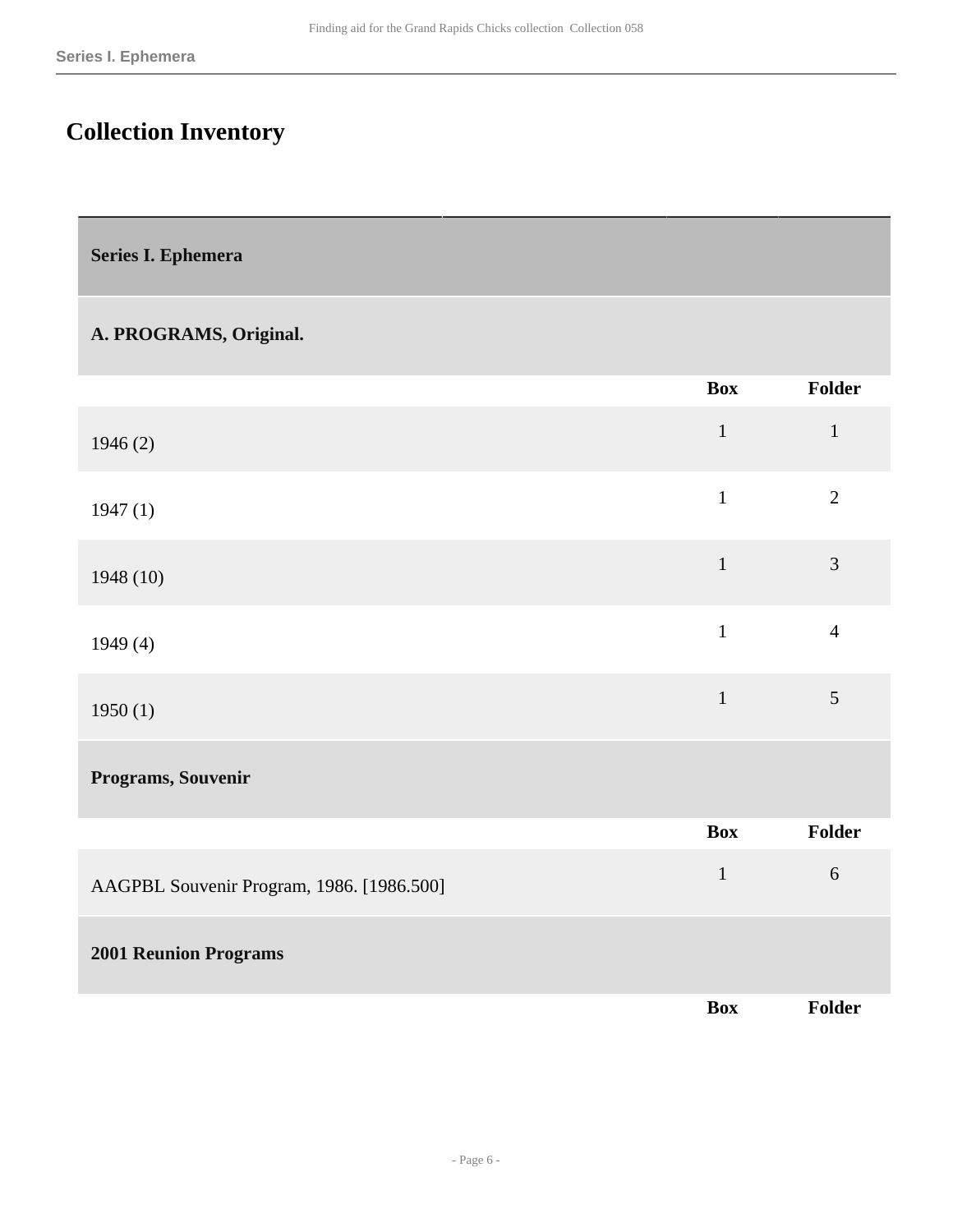| AAGPBL Reunion, Sept. 6-8, 2001                                           | $\tau$ |
|---------------------------------------------------------------------------|--------|
| GRPL Local History exhibit and reception, Sept. 7, 2001. "Who Said Girls" |        |
| Can't Play Baseball?" Program (1 orig., 1 copy) and flyer (2)             |        |

## **B. TICKETS**

|                                                                | <b>Box</b>   | <b>Folder</b>  |
|----------------------------------------------------------------|--------------|----------------|
| Ticket. Gran Stadium de la Habana. 219-B, 1946-1947.           | $\mathbf{1}$ | 9              |
| <b>C. TRADING CARDS</b>                                        |              |                |
|                                                                | <b>Box</b>   | <b>Folder</b>  |
| Dolly Niemiec Konwinski (1)                                    | $\mathbf{1}$ | 10             |
| Alma Ziegler (1)                                               | $\mathbf{1}$ | 10             |
| Fritsch trading card for Pat Keagle only, 2000(1) [P2000.065]  | $\mathbf{1}$ | 11             |
| Autographed. Lavonne "Pepper" Davis (1) [2001.084, 10/30/2001] | $\mathbf{1}$ | 12             |
| 3 packets of Fritsch trading cards. [P2000.062, 12/29/2000]    |              |                |
|                                                                |              | <b>Box</b>     |
| 1)234 card set, c. 1995                                        |              | $\overline{4}$ |
| 2)106 card set, Series 2, c. 1996                              |              | $\overline{4}$ |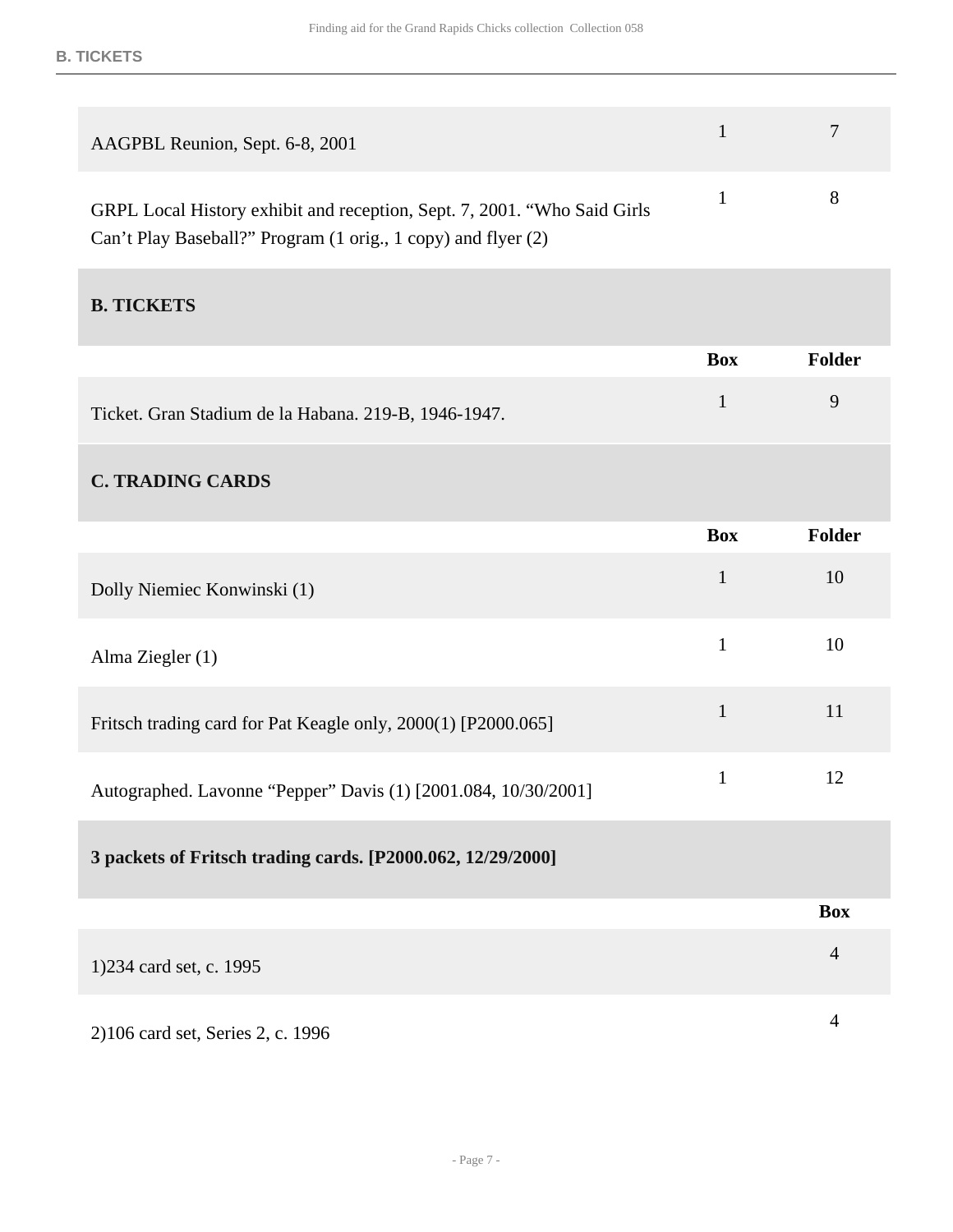| 3) 72 card set, Series 3, c. 2000. |  |
|------------------------------------|--|

#### <span id="page-7-0"></span>**Series II. Oral Histories**

## **Carl and Myron Orwant / by Gordon Olson, Dec. 14, 2001, 2001.012**

|                                                                                             | <b>Box</b> | <b>Folder</b> |
|---------------------------------------------------------------------------------------------|------------|---------------|
| Transcription (2 copies)                                                                    | 2          | $1 - 2$       |
|                                                                                             |            | <b>Box</b>    |
| Audio Tapes and diskettes, including diskette, master tape (cassette), user tape (cassette) |            | 2.5           |

## <span id="page-7-1"></span>**Series III. Publications**

## **A. Magazines and newspaper articles, Grand Rapids Press and Herald.**

|                                                                               |            | <b>Box</b>    |
|-------------------------------------------------------------------------------|------------|---------------|
| Oversized. Grand Rapids Press. July 9, 1982. "Calling All Chicks" (Photocopy) |            | 5             |
|                                                                               | <b>Box</b> | <b>Folder</b> |
| Chicks Obituaries.                                                            | 2          | 2.5           |
| Newspaper Clippings References                                                | 2          | 3             |
| <b>Selective index to Grand Rapids Press items on the Chicks:</b>             |            |               |
| July 18, 1945, p. 12, col. 1                                                  |            |               |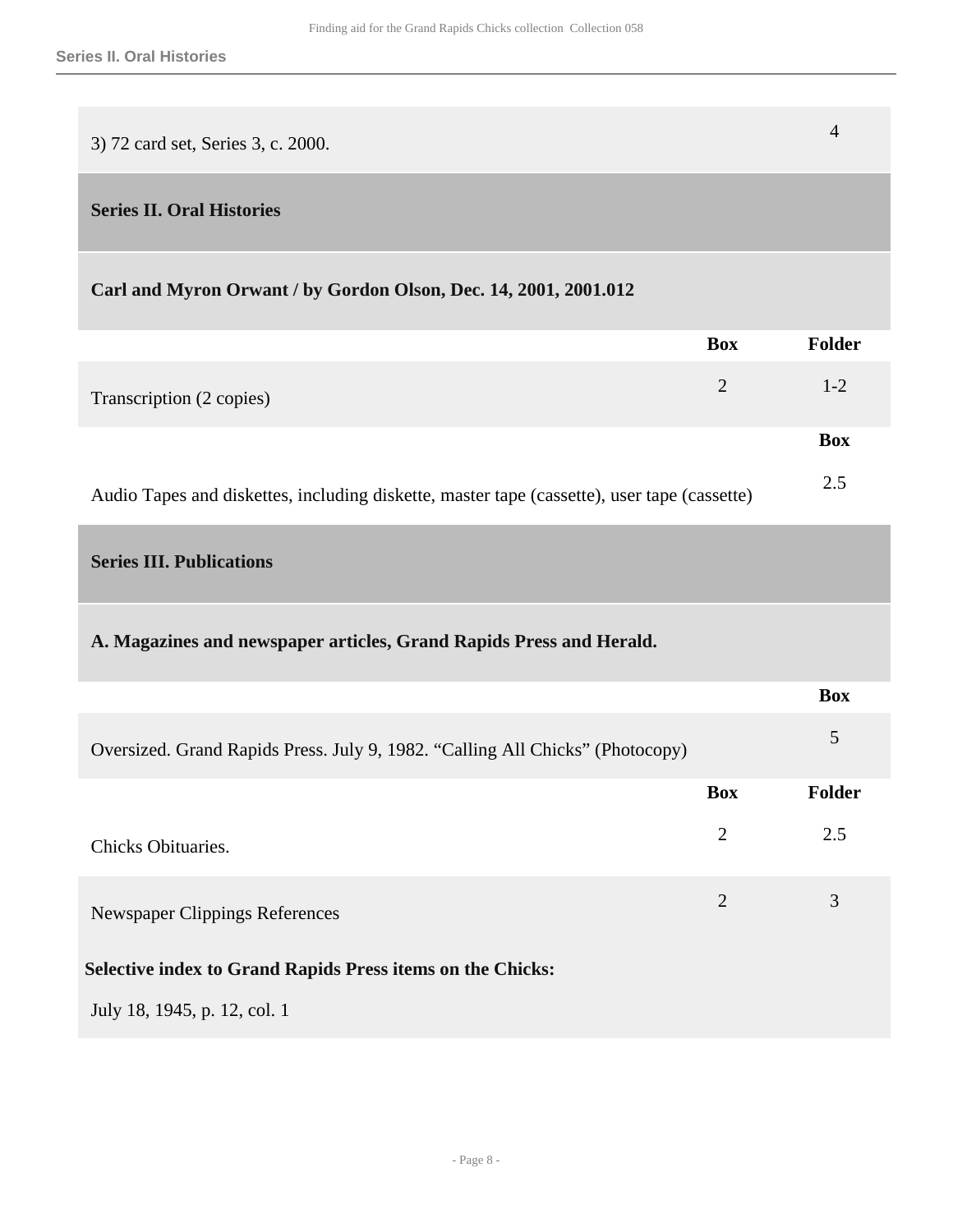#### **A. Magazines and newspaper articles, Grand Rapids Press and Herald.**

- May 8, 1946, p. 16, col. 4
- May 25, 1946, p. 12, col. 5
- June 3, 1946, p. 12, col. 3
- Aug. 22, 1946, p. 12, col. 3
- Feb. 25, 1947, p. 8, col. 2
- July 1, 1947, p. 24, col. 6
- Sept. 16, 1947, p. 14, col. 5
- Sept. 17, 1947, p. 30, col. 8
- Sept. 4, 1948, p. 24, col.. 1
- Sept. 30, 1948, p. 35, col. 1
- Sept. 1, 1949, p. 34, Col. 1
- Sept. 20, 1949, p. 22, col. 8
- Mar. 16, 1950, p. 37, col. 1
- June 6, 1950, p. 16, col. 1
- July 21, 1950, p. 2, col. 1
- July 21, 1950, p. 23, col. 3
- Aug. 17, 1950, p. 36, col. 1
- Aug. 19, 1950, p. 22, Col. 7
- Sept. 1, 1950, p. 38, col. 1
- May 7, 1951, p. 32, col. 1
- June 26, 1951, p. 16, col. 1
- Sept. 6, 1951, p. 31, col. 1
- July 22, 1952, p. 20, col. 3.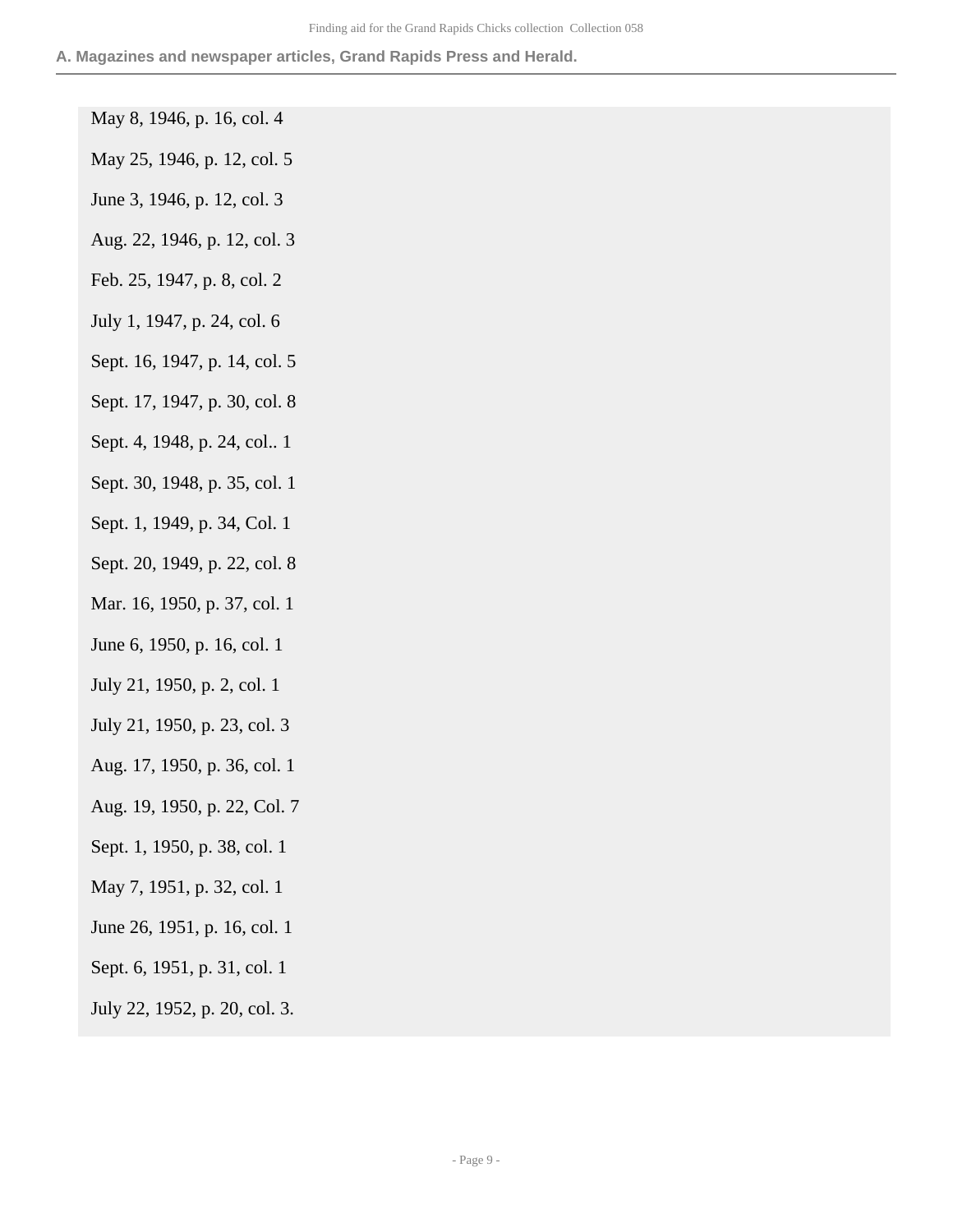**B. Magazine and newspaper articles, Other, including unknown sources.**

- July 23, 1952, p. 33, col. 7 Aug. 8, 1952, p. 23, col. 3 Aug. 23, 1952, p. 23, col. 3 Sept. 1, 1952, p. 31, col. 3 Feb. 25, 1954, p. 39, col. 3 Apr. 17, 1954, p. 24, col. 3
- May 27, 1954, p. 25, col. 5

### **B. Magazine and newspaper articles, Other, including unknown sources.**

|                                                                                                                                    | <b>Box</b>     | Folder     |
|------------------------------------------------------------------------------------------------------------------------------------|----------------|------------|
| Cadence, Sept. 12, 2001. "Grand Rapids Chicks a part of area sports<br>heritage" p. 31. [Article on the 2001 reunion]              | $\overline{2}$ | 15?        |
| Chronicle, V. 30, no. 1, Spring 2007. Michigan History Day. Alayna Klco<br>dressed as a Grand Rapids Chick. pg. 17. [2007.004.025] | 2              | 3.5        |
|                                                                                                                                    |                | <b>Box</b> |
| Detroit News "Accent", Mar. 5, 1992 "Women in Diamonds" (photocopy)                                                                |                | 5          |
|                                                                                                                                    | <b>Box</b>     | Folder     |
| Glamour, May 1989. "Women Who Play Hardball" (photocopy)                                                                           | $\overline{2}$ | 4          |
| Herizons: Women's Feminist Views. Sum. 1992. V. 6, no. 2. "The Girls<br>of Summer" by Johanna Brand.                               | $\overline{2}$ | 5          |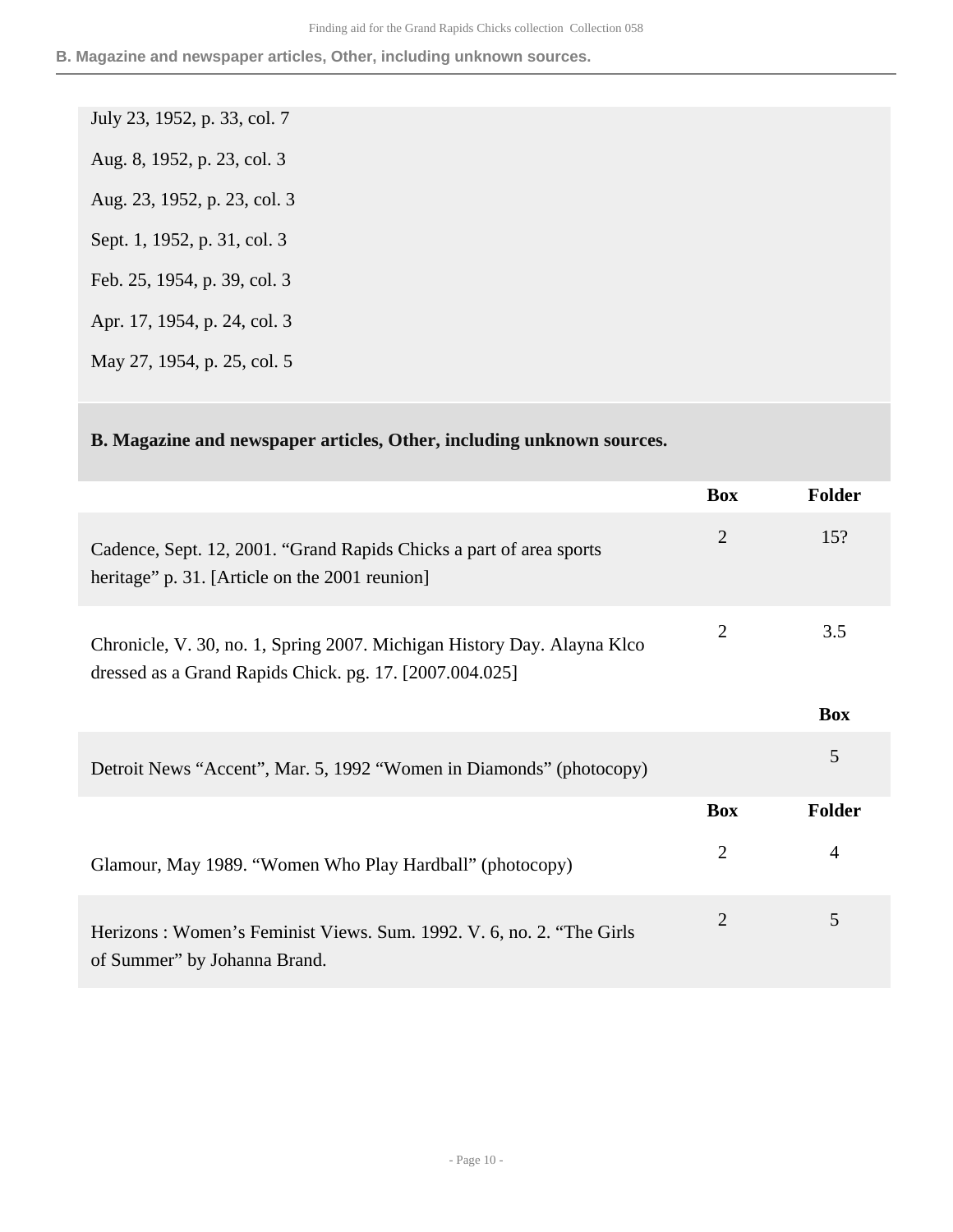**B. Magazine and newspaper articles, Other, including unknown sources.**

| The Jerusalem Report. Nov. 14, 1996. "In a League of Her Own" p. 31.<br>Missing, 2000.          |   | O |
|-------------------------------------------------------------------------------------------------|---|---|
| Michigan History Magazine, Sept./Oct. 1997. "Girl's of Summer" by<br>Carey L. Draeger. P. $16+$ | 2 |   |
| Museum (Public Museum of Grand Rapids) Sum. 1994. "The Girls of<br>Summer", pg. $8+$            |   | 8 |

Peninsular Club Magazine, v. 21, May 1952, pg. 28. "Fans Can Look Forward to Bright Chick Season" Photocopy pending 2/29/2008

|                                                                                                                                                       | <b>Box</b>     | <b>Folder</b> |
|-------------------------------------------------------------------------------------------------------------------------------------------------------|----------------|---------------|
| People Magazine. Aug. 17, 1987. Voices: p. 77. "This Mother could<br>Hit" (Photocopy)                                                                 | $\overline{2}$ | 9             |
| Smithsonian Magazine, July 1989. "The 'Belles of the Ball Game' were a<br>hit with their fans" / by Jack Fincher. (photocopies, 2 different versions) | $\overline{2}$ | 10            |
| Traces: of Indiana & Midwestern History, Spr. 1993. "Women in<br>Baseball" / Barbara Gregorich. P. 26+ (photocopy)                                    | $\overline{2}$ | 11            |
| Women's Sports, Oct. 1982. P. 48+ "Seasons in the Sun" / by David<br>Young. (photocopy)                                                               | $\overline{2}$ | 12            |
| Unknown source. "Girls' Ball Club Would Build \$150,000 Field on City<br>Land" (photocopy)                                                            | $\overline{2}$ | 13            |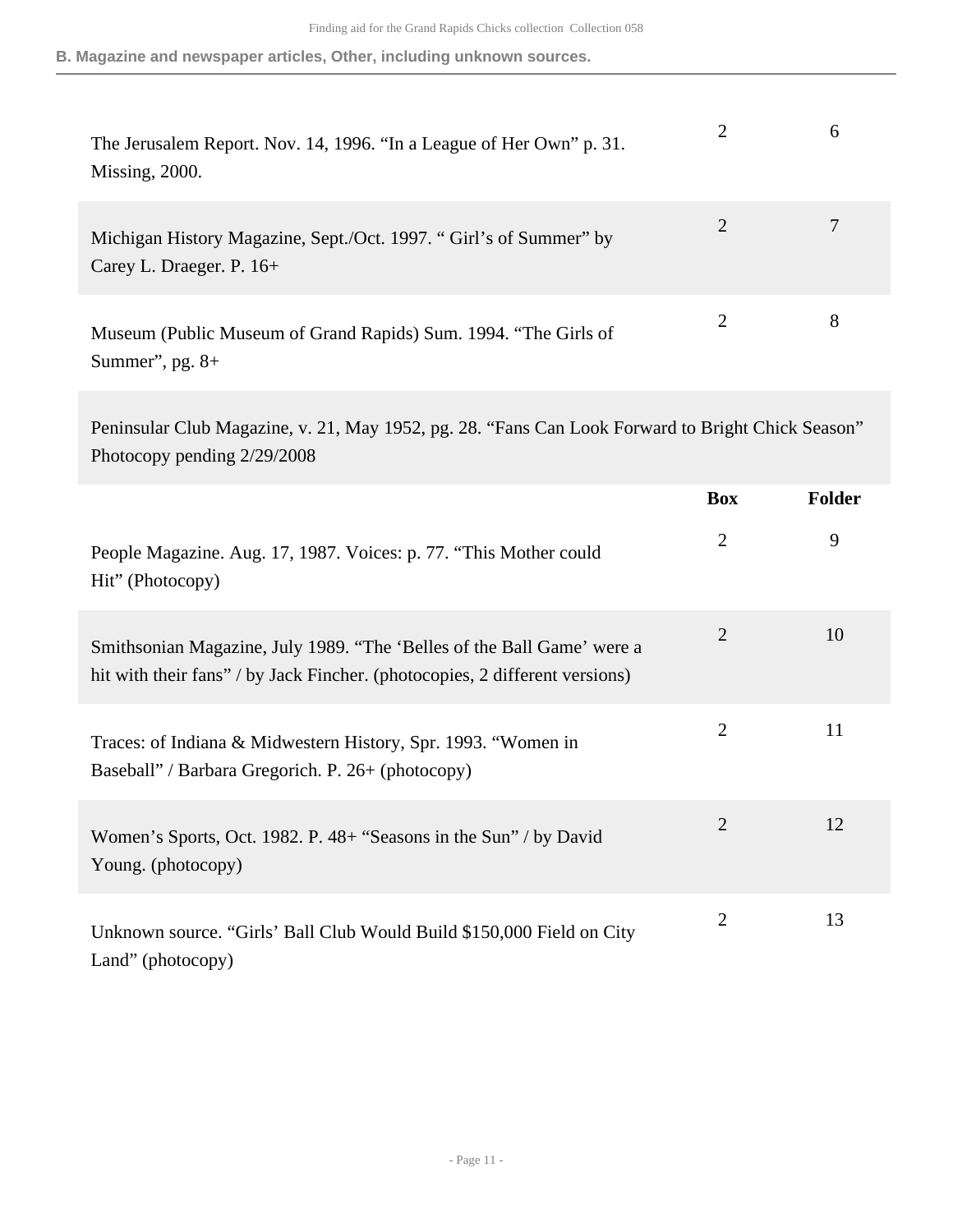**Series IV. Scrapbooks and Scrapbook pages**

#### <span id="page-11-0"></span>**Series IV. Scrapbooks and Scrapbook pages**

**Box**

5

4 Scrapbook pages, from the Scrapbook of fan Marie H. Taylor, including clippings and 2 original b/w photos. [2002.099, 10/14/2002]

### <span id="page-11-1"></span>**Series V. Photographs**

# **Photographs, N.D.(19 items 2/10/2001; ) 5x7 ish, b/w Spielmacher Photos, 16 found, 10/14/2002) South High Field(?)**

|                                                                                 | <b>Box</b> | <b>Folder</b> |
|---------------------------------------------------------------------------------|------------|---------------|
| 1. Team shot, seated on steps, beside building, with shadows at bottom<br>step. | 3          | $\mathbf{1}$  |
| 2.-4. Individual Player (3)                                                     | 3          | $\mathbf{1}$  |
| 5.-6. Individual Player (2)                                                     | 3          | $\mathbf{1}$  |
| 7. Saluting the flag from the dugout (1)                                        | 3          | $\mathbf{1}$  |
| 8.-9. Field shots (2)                                                           | 3          | $\mathbf{1}$  |
| 10.-14. Across the Plate $(5)$                                                  | 3          | 1             |
| 10. Catcher Ann O'Dowd and Runner Mary Lou Studnicka                            | 3          | $\mathbf{1}$  |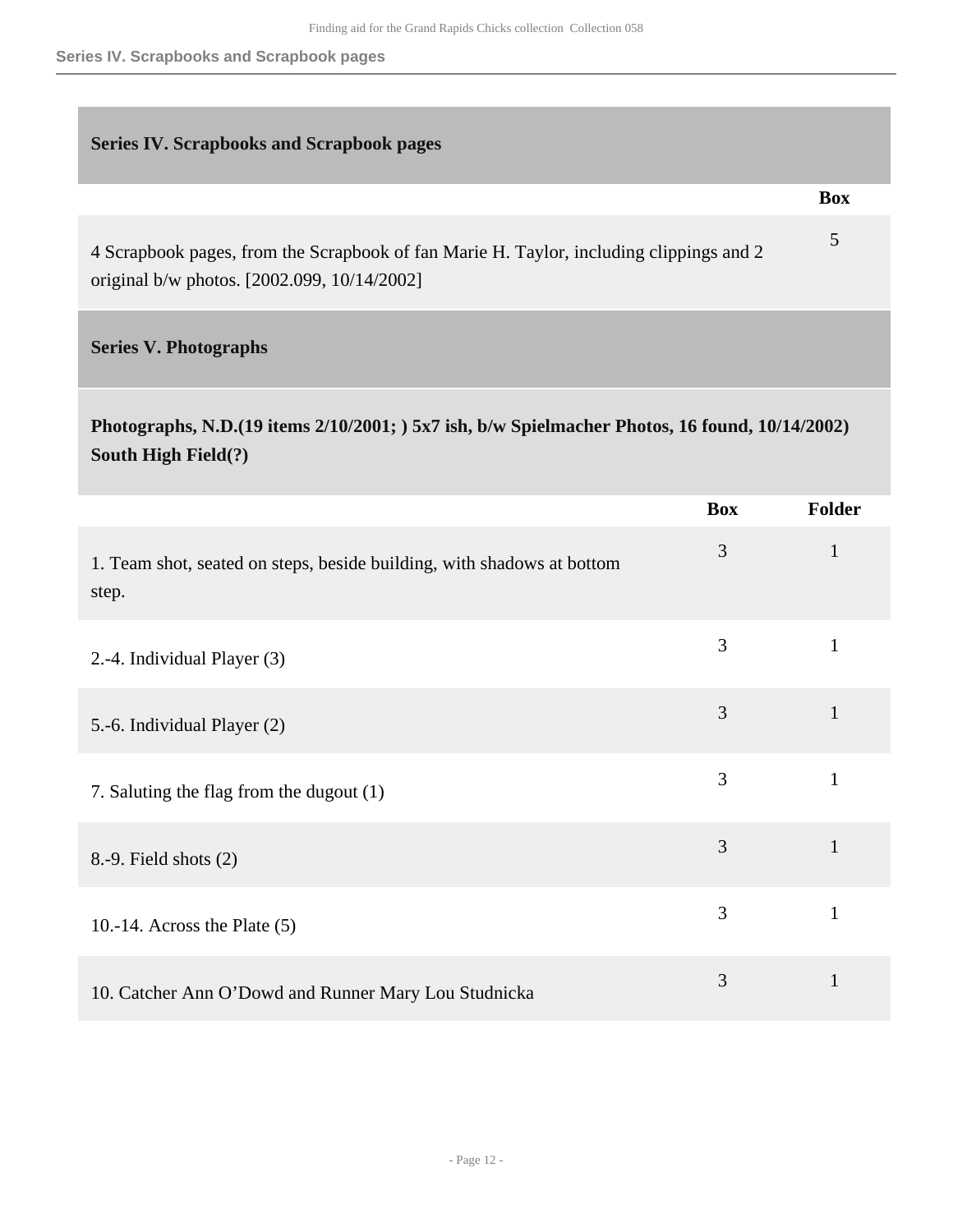| 11. Baserunner Alma "Gabby" Zielger. Includes Ernestine "Teeny" Petras,<br>GR Chick sitting in the dugout in the background.                                                                | 3          | 1              |
|---------------------------------------------------------------------------------------------------------------------------------------------------------------------------------------------|------------|----------------|
| 12. Unidentified catcher and runner                                                                                                                                                         | 3          | $\mathbf{1}$   |
| 13. Unidentified back of No. 12 and runner.                                                                                                                                                 | 3          | $\mathbf{1}$   |
| 14. Unidentified back of No. 18 near umpire and runner, with building in<br>background.                                                                                                     | 3          | $\mathbf{1}$   |
| 15.-16. Night shots $(2)$                                                                                                                                                                   | 3          | $\mathbf{1}$   |
| 16. Unidentified runner, catcher, other player and umpire                                                                                                                                   | 3          | 1              |
| 17. Group with team manager                                                                                                                                                                 | 3          | $\mathbf{1}$   |
|                                                                                                                                                                                             | <b>Box</b> | Folder         |
| 8x10 Team photo by Spencer Beebe, Moss Point, Miss. N.d. (1)                                                                                                                                | 3          | $\overline{2}$ |
| 8x10 Copy photo, autographed by player "Beans" Risinger. (1) [Possibly a<br>recent Fuji copy print, but was there an original, since the item carried the<br>old photo locations, ca. 2000] | 3          | 3              |
| Team Photo 00.[1546].1 Robinson Studio Coll. print from our collection,<br>125-938-98, used in unidentified publication, with non-Robinson copy<br>neg. #2175.                              | 3          | $\overline{4}$ |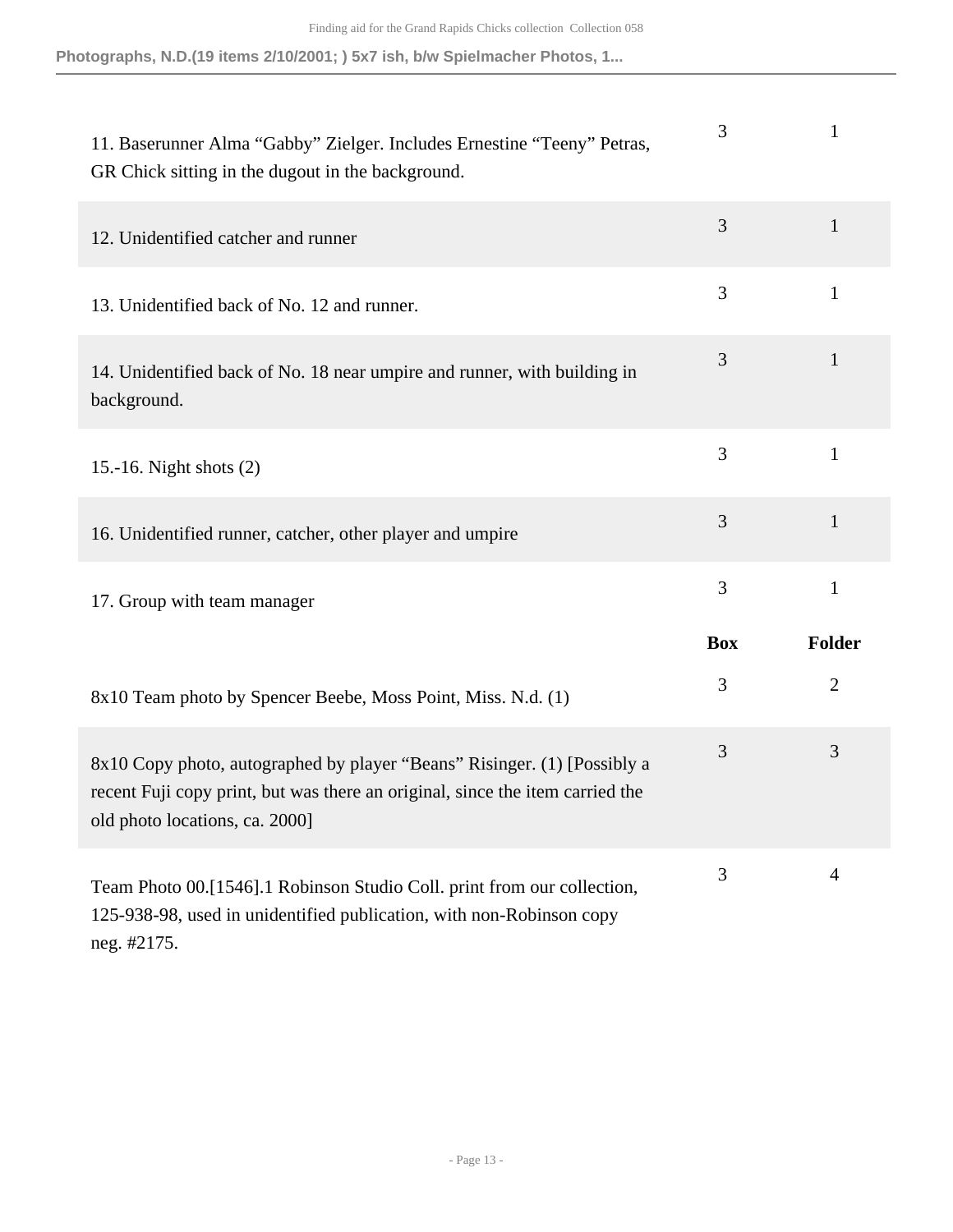| Multi-team group photo, including Lassies, Chicks and others. Borror<br>Studio. 2001.103, 11/1/2001                                                                                                                                     | 3 | 5  |
|-----------------------------------------------------------------------------------------------------------------------------------------------------------------------------------------------------------------------------------------|---|----|
| 1950 or 1951 Team snapshot, out of uniform, by Wm. A. Meadows.<br>1999.123, with note from donor.                                                                                                                                       | 3 | 6  |
| "Women in Baseball" Exhibit in display case. Note: Restricted. Reprints<br>should be obtained from the National Baseball Library, Cooperstown, N.Y.<br>$(1)$ 2001.085                                                                   | 3 | 7  |
| Marilyn Jenkins (3) 2002.089                                                                                                                                                                                                            | 3 | 8  |
| Kent Co. Sheriff's Dept. Reserves. Photocopies of Photos. This group<br>served as Ushers at the Chicks games. Photos include donor James E.<br>Taylor, and one includes with him his father, Hurbert D. Taylor. 2002.099,<br>10/14/2002 | 3 | 9  |
| AAGPBL exhibit and reception at GRPL, Sept. 7, 2001. 20 color photos<br>by Pam Swiler.                                                                                                                                                  | 3 | 11 |

#### <span id="page-13-0"></span>**Series VI. 2001 Exhibit Materials**

#### **Scope and Contents note**

An exhibit was prepared by then GRHSCC staff member Martha Bloem in 2001, to commemorate the AAGPBL Reunion, held in Grand Rapids, September 6-8, 2001. The exhibit, which as the designer planned it took the form of a large scrapbook, is expected to be given to the AAGPBL Hall of Fame in Ft. Wayne, Indiana. It has signatures of players and others who attended the exhibit opening at the Library. The material included here are mostly color laser copies of materials which were not eventually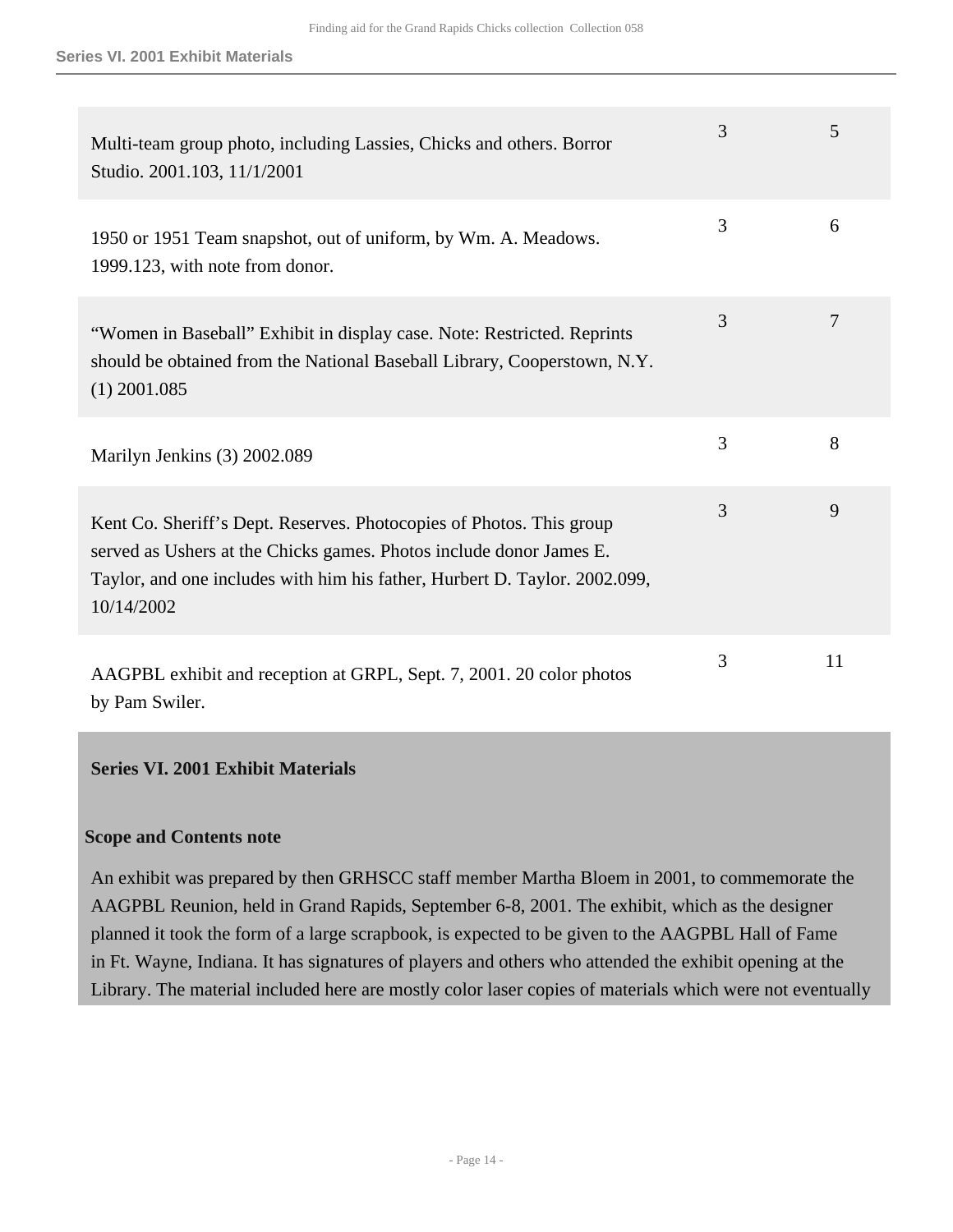| included in the exhibit. While much of this information comes from elsewhere in the GRPL Collections,<br>some may be new material, received from undocumented donors.                    |              |                |  |
|------------------------------------------------------------------------------------------------------------------------------------------------------------------------------------------|--------------|----------------|--|
|                                                                                                                                                                                          | <b>Box</b>   | <b>Folder</b>  |  |
| "Paper Doll" cutout of Chicks player, probably cut from a program.                                                                                                                       | $\mathbf{1}$ | 13             |  |
| Cover and verso (first inside page) of original program. "Grand Rapids<br>Chicks vs South Bend Blue Sox", n.d.                                                                           | $\mathbf{1}$ | 13             |  |
| Clipping. "Grand Rapids' Miss Baseball"—Mildred Earp. N.d.                                                                                                                               | $\mathbf{1}$ | 13             |  |
| Graphic Clippings from original programs of team photos, including:<br>Chicago Colleens, Fort Wayne Daisies, Racine Belles, Peoria Redwings,<br>South Bend Blue Sox, Springfield Sallies | $\mathbf{1}$ | 13             |  |
| Clippings from various sources, including cartoons, an enlarged color<br>postcard, a players head, baseballs, newspapers, etc.                                                           | $\mathbf{1}$ | 13.5           |  |
| Map, from unidentified source. Map 1.—Sites of AAGBBL [sic,<br>AAGBPL] League Cities, 1943-1954                                                                                          | $\mathbf{1}$ | 14             |  |
| Exhibit labels or information sheets. 12 typed sheets of information on the<br>League.                                                                                                   | $\mathbf{1}$ | 15             |  |
|                                                                                                                                                                                          |              | <b>Box</b>     |  |
| Photocopies of newspaper articles from August 1954, the last season and end of the<br>League. Grand Rapids Press and Grand Rapids Herald                                                 |              | $\overline{2}$ |  |
|                                                                                                                                                                                          | <b>Box</b>   | <b>Folder</b>  |  |